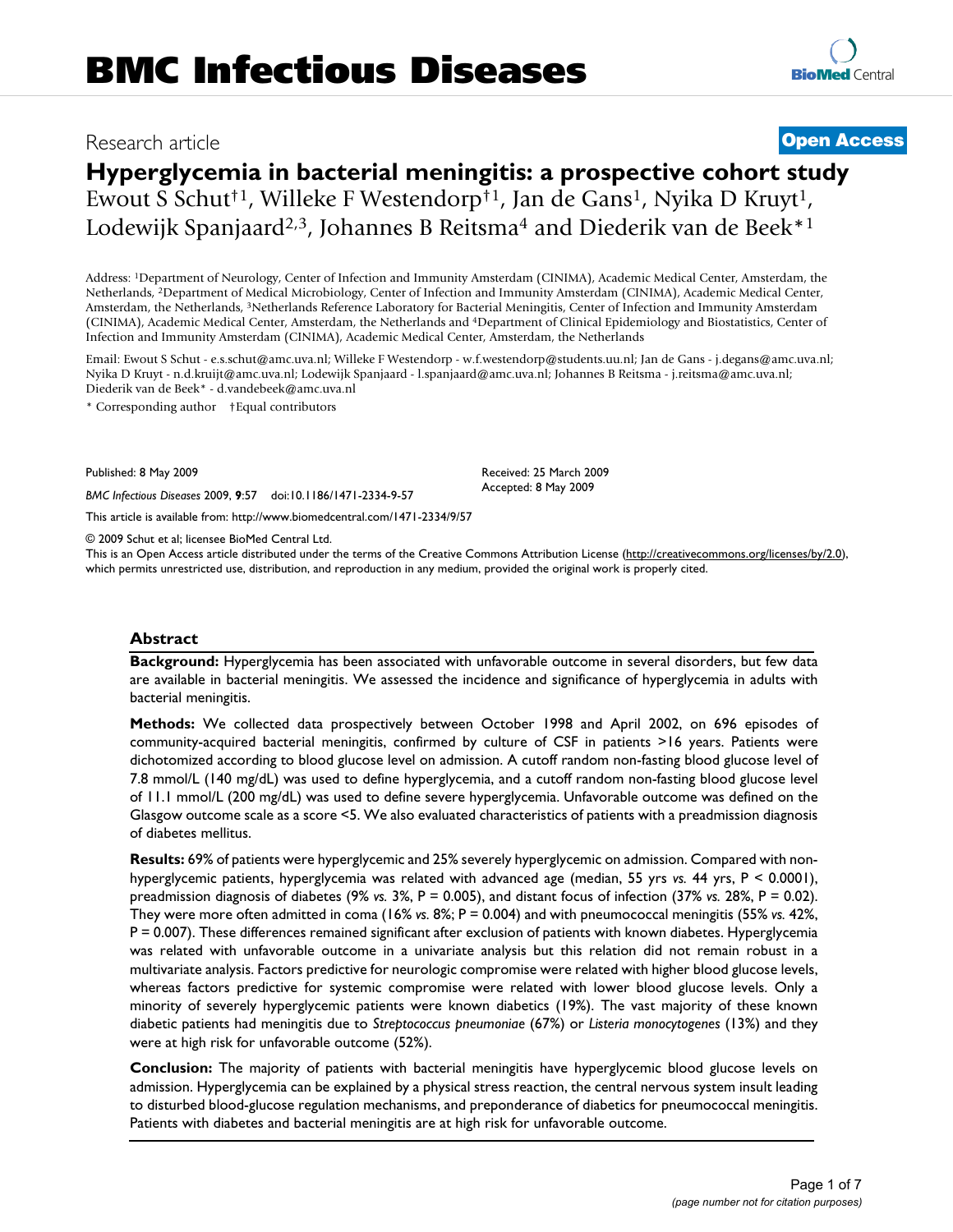## **Background**

Hyperglycemia has been reported to be associated with poor outcome in several infectious and neurological disorders, such as sepsis, stroke and severe head injury. [1-4] In bacterial meningitis, one study showed no association between hyperglycemia on admission and mortality, but this study was retrospective and involved low numbers of patients.[5] Acute hyperglycemia has been associated with an increase of circulating cytokine concentrations and with an impaired ability to oppose infection.[6] Intensive insulin therapy has shown to prevent morbidity and reduce mortality in critically ill patients.[7,8] In addition, it has been shown to have strong anti-inflammatory effects which could be of potential importance in patients with severe bacterial meningitis.[9]

In this nationwide prospective cohort study we assessed the prevalence and prognostic value of hyperglycemia on admission in patients presenting with communityacquired bacterial meningitis. We also evaluated characteristics of patients with a preadmission diagnosis of diabetes mellitus.

## **Methods**

The Dutch Meningitis Cohort Study is a prospective nationwide observational cohort study of 696 adults with community-acquired bacterial meningitis in the Netherlands, carried out between October 1998 and April 2002. Inclusion and exclusion criteria have been described extensively elsewhere.[10] In summary, all patients were aged over 16 years and had cerebrospinal fluid (CSF) culture proven bacterial meningitis. In total, 696 episodes of community-acquired bacterial meningitis occurred in 671 patients; 25 patients had a second episode of bacterial meningitis. Informed consent was obtained from participating patients or their legally authorized representatives. Information, including blood glucose values, was collected by means of a case record form. Neurological examination was performed on discharge and the patient's outcome was classified as unfavorable (defined by a Glasgow Outcome Scale score of 1 to 4 points at discharge) or favorable (a score of 5).[10,11] The Glasgow Outcome Scale is a well-validated measurement scale with scores varying from 1 (indicating death) to 5 (good recovery).[12] The study was performed in accordance with the Dutch privacy legislation and was approved by our ethics committee. Written informed consent to use data made anonymous was obtained from the patient (if possible) or from the patient's legal representative.

The criteria of the American Diabetes Association were used to define hyperglycemia in non-fasting blood samples.[13] In these guidelines non-fasting blood glucose levels of  $>7.8$  mmol/L  $(>140$  mg/dL) are defined as "hyperglycemia" and  $\geq 11.1$  mmol/L (>200 mg/dL) as diabetic values (in our paper referred to as "severe hyperglycemia"). We did not measure glycosylated hemoglobin (HbA1C) in our patients and had no information on formal glucose tolerance testing.

For the comparison of non-normally distributed variables nonparametric testing, Mann-Whitney *U*, χ2, or Fisher exact tests were used. We used logistic regression analysis to calculate OR and 95% CI to assess the strength of the association between potential risk factors and unfavorable outcome or hyperglycemia. Based on previous research and pathophysiological interest, 10 most relevant risk factors for outcome or blood glucose levels were selected.[14] Although the median percentage of missing values for individual variables in our study was low (2%), data were complete on all potential predictors in 408 out of 696 episodes (59%). Complete case analysis would potentially hamper the power of the multivariate models and, in addition, might lead to biased results. Therefore, we used the multiple imputation method to replace each missing value with a set of plausible values that represent the uncertainty about the right value to impute. By repeating this process several times, the uncertainty in the precision is properly taken into account.[15] The final estimates of the multivariate model were obtained by combining the results of 10 rounds of imputations. Analyses were also performed on the non-imputed dataset; in all presented analyses point estimates were similar as using the nonimputed dataset, with somewhat wider confidence intervals. Population description is done with medians and interquartile ranges (IQR). All analyses were performed using SAS software, version 9.11 (SAS Institute) and a 2-tailed *P* value below 0.05 was considered as significant.

## **Results**

Serum blood glucose levels were measured on admission in 682 of 696 episodes (98%). Hyperglycemia was present in 470 episodes (69%; Table 1), including severe hyperglycemia in 171 (25%). Two patients had a blood glucose level <4 mmol/L (<72 mg/dL); both patients had a preadmission diagnosis of diabetes. Patients with hyperglycemia were older than non-hyperglycemic patients and were more likely to have a preadmission diagnosis of diabetes. On the other hand, only a minority of the severely hyperglycemic patients were known diabetics (19%). Before admission, seizures were more often present among hyperglycemic patients as compared with nonhyperglycemic patients; however, this was not true for severe hyperglycemia.

On admission, patients with hyperglycemia were more likely to have a distant focus of infection (Table 1), mainly otitis or sinusitis. When patients with a preadmission diagnosis of diabetes were excluded, no association was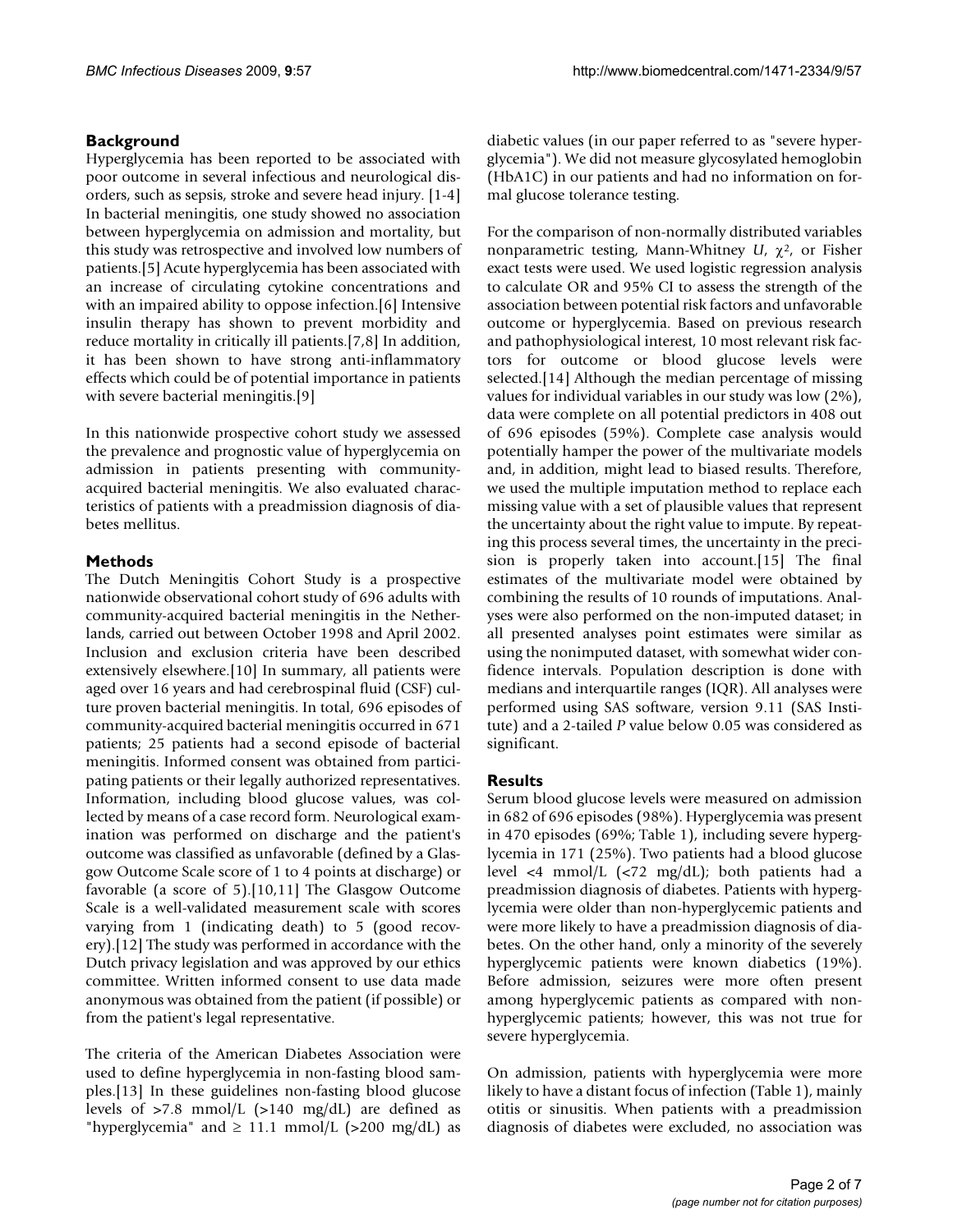|                                | Hyperglycemia glucose in mmol/L (mg/dL) |                                 |         | Severe hyperglycemia glucose in mmol/L<br>(mg/dL) |                                  |          |
|--------------------------------|-----------------------------------------|---------------------------------|---------|---------------------------------------------------|----------------------------------|----------|
|                                | < 7.8(140)<br>$(n = 212)$               | $\geq$ 7.8 (140)<br>$(n = 470)$ | P       | $<$ II.I (200)<br>$(n = 511)$                     | $\geq$ 11.1 (200)<br>$(n = 171)$ | P        |
| Age                            | $44(24-64)$                             | 55 (37-68)                      | < 0.001 | 48 (29 - 65)                                      | 59 (45-70)                       | < 0.0001 |
| <b>Seizures</b>                | $2/206$ (1%)                            | 29/447 (7%)                     | 0.001   | 20/493 (4%)                                       | 11/160(7%)                       | 0.2      |
| Distant infection focus<br>$*$ | 60/212 (28%)                            | 175/470 (37%)                   | 0.02    | 155/511 (30%)                                     | 80/171 (47%)                     | < 0.001  |
| <b>Diabetes</b>                | 6/210(3%)                               | 40/466 (9%)                     | 0.005   | 14/506 (3%)                                       | 32/170 (19%)                     | < 0.001  |
| Immunocompromised              | 26/211 (12%)                            | 83/470(18%)                     | 0.09    | 62/510 (12%)                                      | 47/171 (28%)                     | < 0.001  |
| GCS < 14                       | 127/211 (60%)                           | 342/469 (73%)                   | 0.001   | 327/510 (64%)                                     | 142/170 (84%)                    | < 0.001  |
| $GCS < 8$ (coma)               | 17/211(8%)                              | 77/469(16%)                     | 0.004   | 58/510 (11%)                                      | 36/170 (21%)                     | 0.002    |
| $DBP < 60$ mmHg                | 32/201 (16%)                            | 29/457 (6%)                     | < 0.001 | 58/490 (12%)                                      | 3/168(2%)                        | < 0.001  |
| $HR > 120$ bpm                 | 27/212 (13%)                            | 48/470 (10%)                    | 0.3     | 53/511 (10%)                                      | 22/171 (13%)                     | 0.4      |
| T > 38.0                       | 154/200 (77%)                           | 357/465(77%)                    | 1.0     | 380/496 (77%)                                     | 131/169 (94%)                    | 0.8      |
| Focal neurologic<br>deficits#  | 67/212 (32%)                            | 161/470 (34%)                   | 0.5     | 162/511 (32%)                                     | 66/171 (39%)                     | 0.1      |
| S. pneumoniae                  | 88/212 (42%)                            | 256/470 (55%)                   | 0.007   | 228/511 (45%)                                     | 116/171(68%)                     | < 0.001  |
| CSF white cell count<br>< 1000 | 58/197 (29%)                            | 76/436 (17%)                    | 0.001   | 104/474 (22%)                                     | 30/159 (19%)                     | 0.4      |
| Platelet cell count            | $175(121-237)$                          | 189 (147-240)                   | 0.03    | 180 (139-236)                                     | 198 (150-253)                    | 0.02     |
| Positive blood culture         | 121/178(68%)                            | 276/424 (65%)                   | 0.5     | 295/447(66%)                                      | 102/155 (66%)                    | 1.0      |
| Unfavorable outcome            | 65/212 (31%)                            | 163/470 (35%)                   | 0.3     | 156/511(31%)                                      | 72/171 (42%)                     | 0.008    |
| Mortality                      | 38/212 (18%)                            | 102/470 (22%)                   | 0.3     | 96/513 (19%)                                      | 44/169 (26%)                     | 0.05     |

**Table 1: Features in adults with and without hyperglycemia or severe hyperglycemia**

Numbers are number/number assessed (percentage) or median (interquartile range) unless otherwise indicated. GCS denotes Glasgow Coma Scale, DPB diastolic blood pressure, HR hear rate, T bodily temperature (grade Celsius), CSF cerebrospinal fluid. \* Defined as otitis/sinusitis or pneumonia. #Defined as cranial nerve palsies, aphasia, monoparesis or hemiparesis

found with otitis or sinusitis ( $P = 0.14$ ), although there was such an association for severely hyperglycemic patients ( $P = 0.004$ ). Patients with hyperglycemia were more likely to present with a change in mental status or in a coma. This difference remained significant after exclusion of diabetic patients (change in mental status: 72% *vs.* 60%,  $P = 0.003$ ). Lumbar puncture was performed in all episodes and CSF culture yielded *S. pneumoniae* in a higher proportion of episodes with hyperglycemia as compared with normal glucose levels. Interestingly, patients with hyperglycemia were less likely to present sign of systemic compromise: smaller proportions presented with a diastolic blood pressure <60 mm Hg, or CSF white blood cell counts <1000 cells/mm3, and they had higher platelet counts. CSF glucose levels were measured in 617 patients (89%) and correlated with blood glucose levels (Pearson's, P < 0.001). Median glucose CSF/serum ratio was 0.09 (IQR, 0.02–0.31) for patients with favorable outcome (GOS score 5, n = 459), and 0.05 (IQR, 0.01– 0.21) for patients with unfavorable outcome (GOS score  $<$  5, n = 237; P = 0.01). No statistically significant difference in glucose CSF/serum ratio was seen between patients who died ( $n = 143$ ) and those who survived ( $n =$ 553,  $P = 0.24$ .

The overall number of patients with an unfavorable outcome was 228 (33%). Mortality was significantly higher in severely hyperglycemic patients (26% vs. 19%,  $P =$ 0.05). This association remained significant after exclusion of patients with a preadmission diagnosis of diabetes  $(40\% \text{ vs. } 30\%, P = 0.03).$ 

We performed a univariate analysis on the raw dataset, followed by a multivariate regression analysis to identify factors predictive for unfavorable outcome (Table 2). We also included serum glucose in this model. We identified several (known) factors for unfavorable outcome: *S. pneumoniae* as the causative microorganism, advanced age, a low score on the Glasgow Coma Scale, the presence of a focal neurologic deficit, a low platelet count and a low CSF leukocyte count. In the multivariate analysis serum glucose was no longer predictive of outcome.

As a next step we undertook a multivariate analysis of factors related to blood glucose levels. The following factors were associated with a rise of serum glucose: a preadmission diagnosis of diabetes (an extra 5.30 mmol/L or 95.36 mg/dL of glucose if present), age (every year added an extra 0.02 mmol/L or 0.31 mg/dL of glucose,  $P = 0.03$ ), the presence of a distant focus of infection (an extra 0.88 mmol/L or 15.77 mg/dL of glucose if present,  $P = 0.004$ ), the presence of immunocompromised states other than diabetes (an extra 0.99 mmol/L or 17.84 mg/dL of glucose if present,  $P = 0.03$ ), diastolic blood pressure (every 1 mm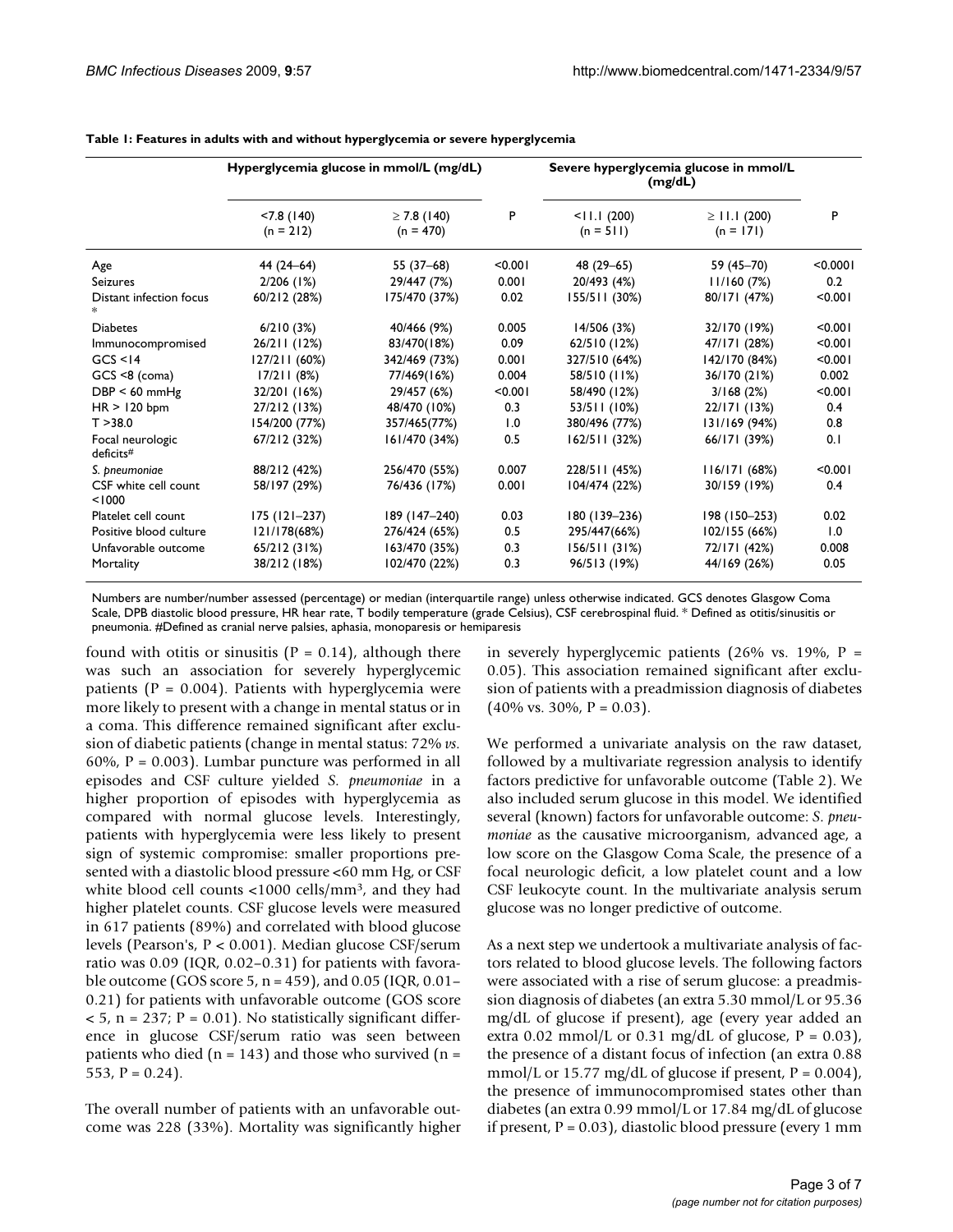| Characteristic                  | Odds ratio (95% CI) (univariate) | P        | Odds ratio (95% CI) (multivariate) | P       |
|---------------------------------|----------------------------------|----------|------------------------------------|---------|
| Age, yrs                        | $1.47(1.35 - 1.62)$              | < 0.0001 | $1.16(1.03 - 1.16)$                | 0.01    |
| Known diabetes                  | $2.24$ (1.23-4.11)               | < 0.01   | $0.96(0.42 - 2.16)$                | 0.9     |
| Immunocompromised, not diabetes | 2.92 (1.76-4.90)                 | < 0.0001 | $1.15(0.61 - 2.17)$                | 0.7     |
| Heart rate                      |                                  |          |                                    |         |
| $< 60$ bpm                      | $2.26(0.73 - 6.58)$              | < 0.01   | $4.95(1.09 - 22.45)$               | 0.04    |
| 60-90 bpm                       | 1.00 (reference)                 |          | 1.00 (reference)                   |         |
| >90-120 bpm                     | $1.62$ (1.09-2.44)               |          | $1.23(0.75 - 2.01)$                | 0.4     |
| $>120$ bpm                      | $3.96(2.51 - 6.31)$              | < 0.001  | $2.44$ (1.35-4.43)                 | 0.003   |
| Diastolic blood pressure        | $0.97(0.92 - 1.01)$              | 0.01     | $0.95(0.90 - 1.01)$                | 0.09    |
| Glasgow Coma Scale              | $0.82(0.78 - 0.86)$              | < 0.001  | $0.87(0.81 - 0.93)$                | < 0.001 |
| Distant focus of infection*     | $2.05(1.48-2.84)$                | < 0.0001 | $1.04(0.67 - 1.63)$                | 0.9     |
| Focal neurologic deficits#      | $2.50(1.80-3.48)$                | < 0.0001 | $1.93(1.28 - 2.90)$                | 0.002   |
| Blood glucose                   | $0.87(0.69 - 1.07)$              | 0.001    | $0.93(0.75 - 1.16)$                | 0.5     |
| Log platelet count              | $0.62(0.50 - 0.76)$              | < 0.001  | $0.62(0.48 - 0.81)$                | < 0.001 |
| Log CSF leukocyte count         | $0.80(0.75 - 0.85)$              | < 0.001  | $0.80(0.74 - 0.87)$                | < 0.001 |
| Causative organism              |                                  |          |                                    |         |
| S. pneumoniae                   | $7.65(5.02 - 12.00)$             | < 0.0001 | $4.95(2.69-9.12)$                  | < 0.001 |
| N. meningitidis                 | 1.00 (reference)                 |          | 1.00 (reference)                   |         |
| Other                           | $3.98(2.22 - 7.17)$              | < 0.001  | $2.38$ (1.12-5.04)                 | 0.02    |

**Table 2: Univariate and Multivariate analysis of factors associated with unfavorable outcome**

\* Defined as otitis/sinusitis or pneumonia. # Defined as cranial nerve palsies, aphasia, monoparesis or hemiparesis. Bpm denotes beats per minute, CSF cerebrospinal fluid.

Hg added an extra 0.15 mmol/L or 2.62 mg/dL of glucose, P < 0.001), sum score on the Glasgow Coma Scale (every decrease by one point added an extra 0.15 mmol/L or 2.77 mg/dL of glucose,  $P < 0.001$ ) and CSF leukocyte count (every 10-fold decrease added an extra 0.16 mmol/L or 2.86 mg/dL of glucose, P < 0.001). Platelet counts or infection with *S. pneumoniae* were not related to blood glucose levels in this analysis

A preadmission diagnosis of diabetes was present in 46 patients (Table 3); 87% of these patients were hyperglycemic on admission and 70% were severely hyperglycemic. The median age was 69 years and predisposing conditions other than diabetes were present in a large proportion of patients (39%). Patients had severe illness as reflected in low levels of consciousness and high rates of focal neurologic deficits. Overall, the clinical presentation was not "atypical" (i.e., lacking the "classical" clinical symptoms of fever, headache and a decreased level of consciousness) and the vast majority of patients had pneumococcal meningitis (67%). Other causative organisms were *Listeria monocytogenes* (13%), group B streptococci (4%), and *Escherichia coli* (2%). The rate of unfavorable outcome among diabetic patients was high (52%).

| Table 3: Characteristics of diabetic patients with meningitis (n = 46) $\,$ |  |  |  |
|-----------------------------------------------------------------------------|--|--|--|
|-----------------------------------------------------------------------------|--|--|--|

| <b>Characteristics</b>      | value        | <b>Characteristics</b>                               | value        |
|-----------------------------|--------------|------------------------------------------------------|--------------|
| Median age in years (IQR)   | 69 (59–74)   | Laboratory features                                  |              |
| Symptoms <24 hours          | 30/45 (65%)  | CSF WBC $\leq$ 1000/mm <sup>3</sup>                  | 10/46 (23%)  |
| Predisposing conditions     |              | Blood glucose $\geq$ 7.8 mmol/L ( $\geq$ 140 mg/dL)  | 40 (87%)     |
| Distant focus of infection* | 33/46 (72%)  | Blood glucose $\geq$ 11.1 mmol/L ( $\geq$ 200 mg/dL) | 32 (70%)     |
| Otitis/sinusitis            | 15/46 (33%)  | Positive blood culture                               | 25/46 (57%)  |
| Pneumonia                   | $5/46$ (11%) | Causative organism                                   |              |
| Symptoms and signs          |              | S. pneumoniae                                        | 31/46 (67%)  |
| Headache                    | 33/41 (81%)  | N. meningitidis                                      | $6/46$ (13%) |
| Neck stiffness              | 34/44 (77%)  | Listeria monocytogenes                               | $6/46$ (13%) |
| Temperature >38°C           | 38/46 (83%)  | Group B streptococci                                 | 2/46(4%)     |
| GCS < 14                    | 35/45 (78%)  | Escherichia coli                                     | 1/46(2%)     |
| Score on GCS <8             | 14/44(31%)   | Favorable outcome                                    | 22/46 (48%)  |
| Focal neurologic deficits#  | 24/46 (52%)  | Death                                                | 15/46 (33%)  |

\* Defined as otitis/sinusitis or pneumonia. # Defined as cranial nerve palsies, aphasia, monoparesis or hemiparesis. IQR denotes interquartile rate, GCS Glasgow Coma Scale, WBC white blood cell count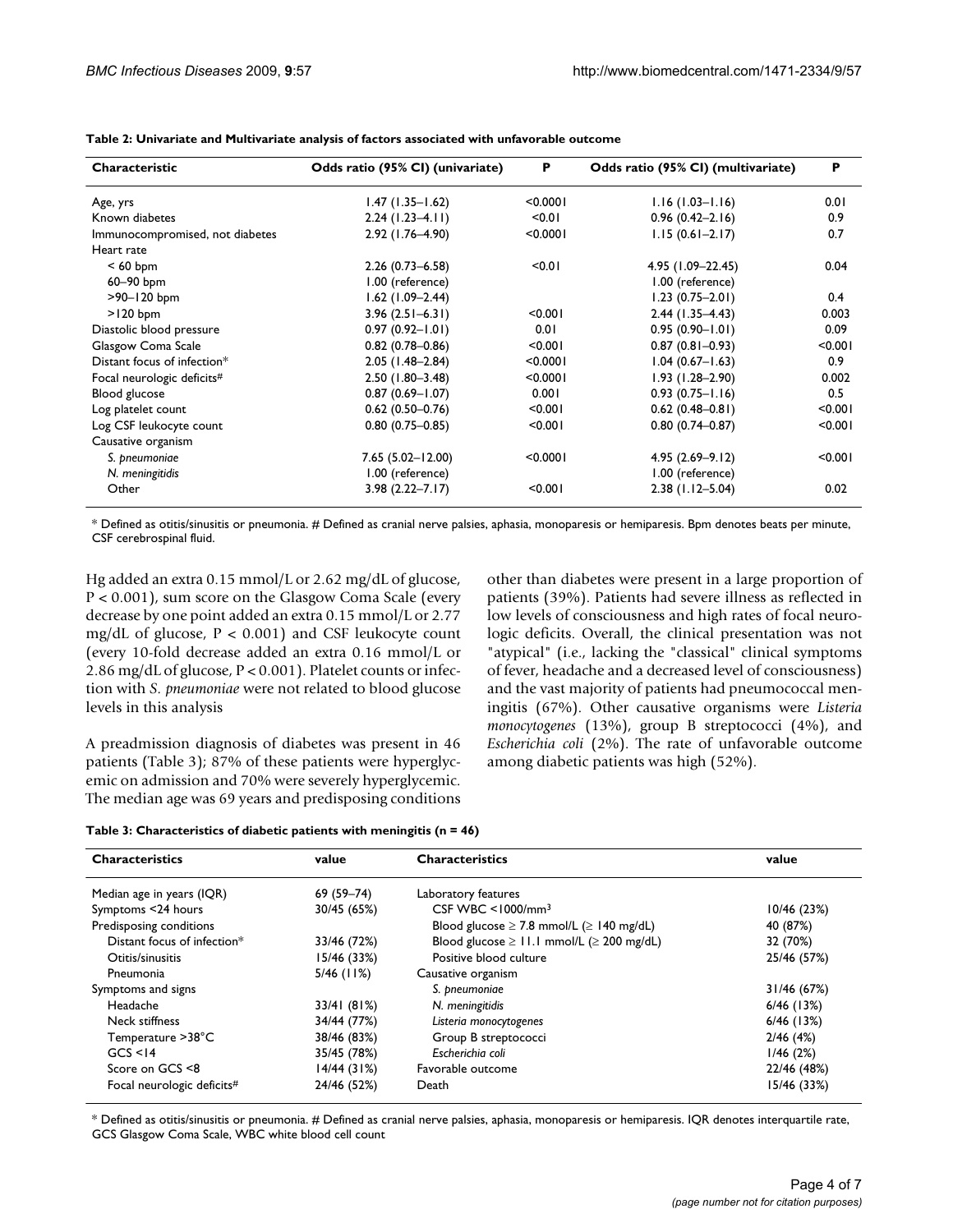## **Discussion**

Our study shows that hyperglycemia is a very common finding in patients presenting with bacterial meningitis. One out of four patients in our cohort had severe hyperglycemia which was related with unfavorable outcome in a univariate analysis ( $P = 0.008$ ). However, the association between glucose levels and unfavorable outcome did not remain robust in a multivariate analysis.

Many of the factors predictive for unfavorable outcome were also predictive for severe hyperglycemia on admission. High blood glucose levels seem to be an epiphenomenon of disease severity and physical stress, at least partly. Factors predictive for systemic compromise are strong predictors of unfavorable outcome in adults with bacterial meningitis.[8] This relation is comparable with any other critical illness. However, some of the well known factors predictive for unfavorable outcome in bacterial meningitis, such as low CSF white cell counts, low diastolic blood pressure, and low thrombocyte counts, were not related to high glucose serum levels. On the contrary, these factors had an inverse relation with serum blood glucose levels. This finding could not be explained by differences in causative bacterial agents between groups. Our results therefore emphasize the importance of the insult to the central nervous system, rather than the systemic insult in patients with bacterial meningitis, leading to disturbed blood-glucose regulation mechanisms. This effect has been described previously in patients after stroke and might be caused by effects on central autonomic control sites.[16,17]

Diabetes was by far the strongest predictor for higher glucose levels on admission. The overall proportion of patients with a pre-admission diagnosis of diabetes was 7%. However, this percentage might have been underestimated since many patients had diabetic blood glucose levels on admission. The incidence of diabetes among adults with bacterial meningitis has been reported to be as high as 39% in Taiwan.[18] The meningitis population in Taiwan differed markedly from our cohort with respect to the causative organisms. In Taiwan, *Klebsiella pneumoniae* was the most common causative organism in both diabetic and non-diabetic patients, whereas no infection with *S. pneumoniae* occurred in any of the diabetic patients. By contrast, in our cohort *S. pneumoniae* was the most common causative microorganism and was significantly more common in patients with hyperglycemia (55%) than in patients without hyperglycemia (42%). Differences in microbial epidemiology, innate immunity and health care might account for these differences.

As in stroke, hyperglycemia could be a measure of previously unrecognized insulin resistance or diabetes.[19] This idea is supported by the observation that predictors

for hyperglycemia were also associated with diabetes before admission: older age, other immunocompromise than diabetes (use of immunosuppressive medication, like corticosteroids), and a distant focus of infection.

The majority of patients with a pre-admission diagnosis of diabetes had pneumococcal meningitis (67%). Diabetes is a well known risk factor for invasive pneumococcal diseases. In the U.S. and some European countries, physicians are advised to vaccinate diabetic patients with the 23-valent pneumococcal polysaccharide vaccine [20-22]. The 23-valent pneumococcal polysaccharide vaccine would have provided coverage for 87% of all causative pneumococcal strains in the Dutch Meningitis Cohort Study.[23] Vaccine efficacy however, is likely less than 60%[24] and no randomized controlled clinical trials using this vaccine have yet been carried out in diabetic patients to support this recommendation.

This study has several limitations. First, only patients who had a positive CSF culture were included. Negative CSF cultures are estimated to occur in 11 to 30% of patients with bacterial meningitis.[10,25] No significant differences in clinical presentation have been reported between culture-positive bacterial meningitis and those with culture-negative bacterial meningitis.[25,26] It is therefore unlikely that this factor confounded our results. Second but more importantly, we used a single random blood glucose measurement on admission to define hyperglycemia. As can be seen in stroke[27] and subarachnoid hemorrhage[3], persistent hyperglycemia or persistently high levels of fasting blood glucose may be more important than hyperglycemia on admission and might have an independent effect on outcome, which we were not able to assess because follow-up blood glucose concentrations were unavailable. We also did not measure glycosylated hemoglobin (HbA1C) in our patients. This is an important limitation of our study. Finally, we have no data on the adequacy of antihyperglycemic treatment and treatment-related hypoglycemia.

Although the exact nature of the relation between severe hyperglycemia and outcome in bacterial meningitis remains uncertain, data of previous studies including critically ill patients suggest that severe hyperglycemia should be treated, also in adults presenting with bacterial meningitis. Based on these previous studies, we recommend aiming for blood glucose levels below 10.0 mmol/L (180 mg/dL) throughout the clinical course, while trying to avoid hypoglycemia. The increased risk of hypoglycemia has been one of the major concerns put forward with regard to intensive insulin therapy.[28] A recently published study even found an increased mortality and a higher incidence of hypoglycemia in critically ill patients who where treated with intensive glucose control as com-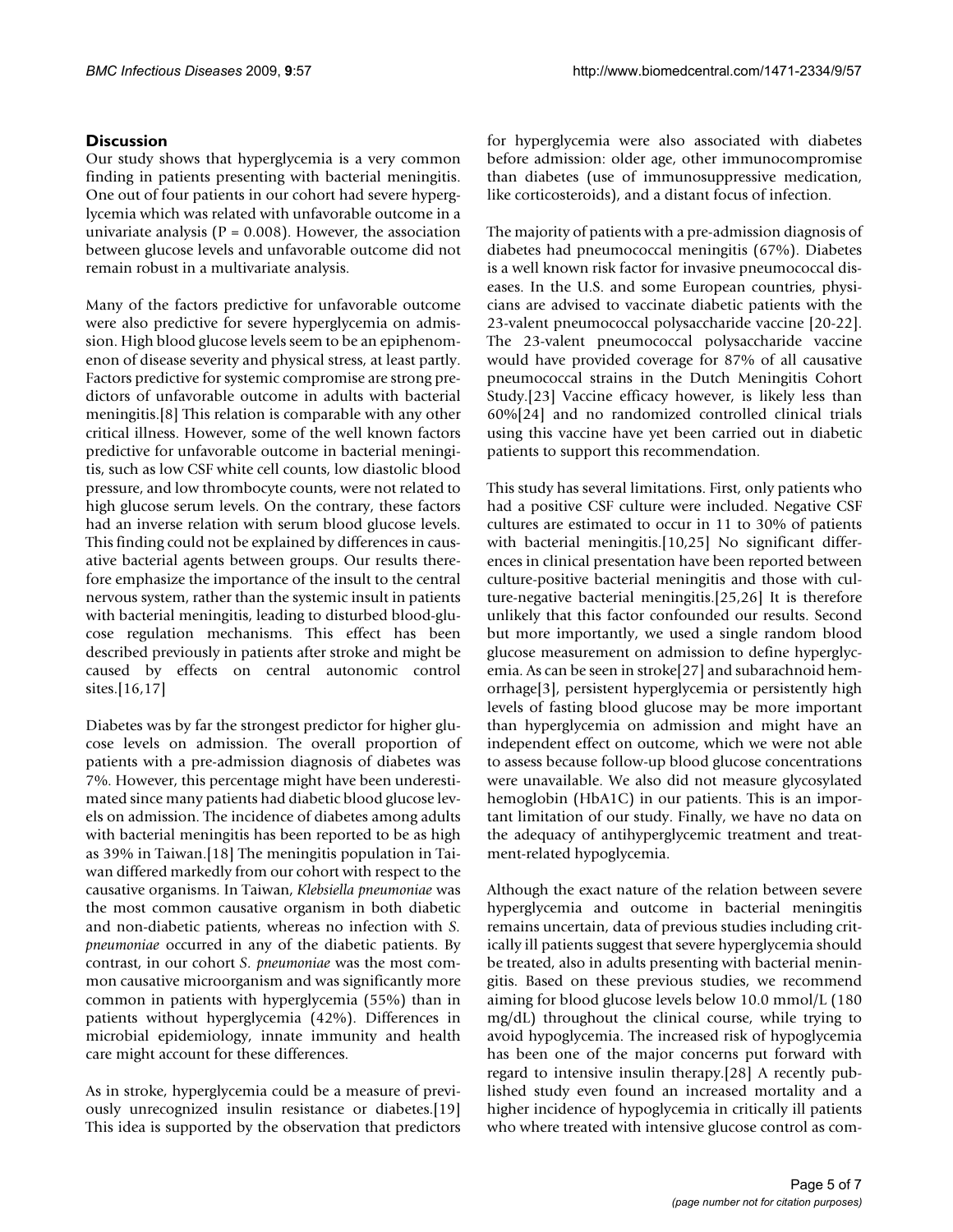pared to those who were treated with conventional glucose control.[29] Although we were unable to assess the frequency and severity of treatment-related hypoglycemia in our cohort, hypoglycemia can be life threatening and hypoglycemic symptoms are not easily recognized in patients with acute bacterial meningitis. Severe hypoglycemia or prolonged hypoglycemia can lead to convulsions, coma, and irreversible brain damage. In the single-center prospective randomized controlled trials from Leuven, the risk of hypoglycemia (glucose of  $\leq$  2.2 mmol/L or  $\leq$  40 mg/dL) increased from 0.8% to 5.1% in the surgical ICU trial and from 3.1% to 18.7% in the medical ICU trial.[7,8] In those ICU based trials, insulin adjustments were based on measurements of blood glucose levels in arterial blood, at one- to four-hour intervals, and doses were administered by a team of intensive care nurses, assisted by a study physician. The question arises whether intensive insulin therapy is feasible, safe and effective when implemented outside of the ICU, where most patients with acute bacterial meningitis are managed. Previous studies have shown that control of hyperglycemia in patients admitted to a stroke unit remains difficult.[19] However, in light of the growing evidence of the detrimental effects of sustained hyperglycemia in other neurological diseases, physicians treating patients with bacterial meningitis should play a more active role in the control of blood glucose levels.

#### **Conclusion**

The majority of patients with bacterial meningitis have hyperglycemic blood glucose levels on admission. Hyperglycemia can be explained by a physical stress reaction, the central nervous system insult leading to disturbed blood-glucose regulation mechanisms, and preponderance of diabetics for pneumococcal meningitis. Patients with diabetes and bacterial meningitis are at high risk for unfavorable outcome.

#### **Competing interests**

The authors declare that they have no competing interests.

#### **Authors' contributions**

ES participated in the analysis and interpretation of the data, and drafted the manuscript. WFW participated in the analysis and interpretation of the data, and writing of the manuscript. JdG participated in the data collection. NDK participated in writing the manuscript. LS participated in writing the manuscript. JBR participated in the analysis and interpretation of the data, and writing the manuscript. DvdB concepted and designed the study, collected the data, participated in the analysis and interpretation of the data, and drafted the manuscript. All authors read and approved the final manuscript.

#### **Author Information**

Correspondence: Diederik van de Beek, MD, PhD, Department of Neurology and Center of Infection and Immunity Amsterdam (CINIMA), Academic Medical Center, University of Amsterdam, P.O. Box 22660, 1100DD Amsterdam, The Netherlands (d.vandebeek@amc.uva.nl).

#### **References**

- 1. Capes SE, Hunt D, Malmberg K, Pathak P, Gerstein HC: **[Stress](http://www.ncbi.nlm.nih.gov/entrez/query.fcgi?cmd=Retrieve&db=PubMed&dopt=Abstract&list_uids=11588337) [hyperglycemia and prognosis of stroke in nondiabetic and](http://www.ncbi.nlm.nih.gov/entrez/query.fcgi?cmd=Retrieve&db=PubMed&dopt=Abstract&list_uids=11588337) [diabetic patients: a systematic overview.](http://www.ncbi.nlm.nih.gov/entrez/query.fcgi?cmd=Retrieve&db=PubMed&dopt=Abstract&list_uids=11588337)** *Stroke* 2001, **32:**2426-2432.
- 2. Jeremitsky E, Omert LA, Dunham CM, Wilberger J, Rodriguez A: **[The](http://www.ncbi.nlm.nih.gov/entrez/query.fcgi?cmd=Retrieve&db=PubMed&dopt=Abstract&list_uids=15674149) [impact of hyperglycemia on patients with severe brain](http://www.ncbi.nlm.nih.gov/entrez/query.fcgi?cmd=Retrieve&db=PubMed&dopt=Abstract&list_uids=15674149) [injury.](http://www.ncbi.nlm.nih.gov/entrez/query.fcgi?cmd=Retrieve&db=PubMed&dopt=Abstract&list_uids=15674149)** *J Trauma* 2005, **58:**47-50.
- 3. Kruyt ND, Roos YW, Dorhout Mees SM, Bergh WM van den, Algra A, Rinkel GJ, *et al.*: **[High mean fasting glucose levels independ](http://www.ncbi.nlm.nih.gov/entrez/query.fcgi?cmd=Retrieve&db=PubMed&dopt=Abstract&list_uids=18403438)[ently predict poor outcome and delayed cerebral ischaemia](http://www.ncbi.nlm.nih.gov/entrez/query.fcgi?cmd=Retrieve&db=PubMed&dopt=Abstract&list_uids=18403438) [after aneurysmal subarachnoid haemorrhage.](http://www.ncbi.nlm.nih.gov/entrez/query.fcgi?cmd=Retrieve&db=PubMed&dopt=Abstract&list_uids=18403438)** *J Neurol Neurosurg Psychiatry* 2008, **79:**1382-1385.
- 4. Rovlias A, Kotsou S: **[The influence of hyperglycemia on neuro](http://www.ncbi.nlm.nih.gov/entrez/query.fcgi?cmd=Retrieve&db=PubMed&dopt=Abstract&list_uids=10690722)[logical outcome in patients with severe head injury.](http://www.ncbi.nlm.nih.gov/entrez/query.fcgi?cmd=Retrieve&db=PubMed&dopt=Abstract&list_uids=10690722)** *Neurosurgery* 2000, **46:**335-342.
- 5. Powers WJ: **[Hyperglycemia is not associated with mortality in](http://www.ncbi.nlm.nih.gov/entrez/query.fcgi?cmd=Retrieve&db=PubMed&dopt=Abstract&list_uids=6614875) [bacterial meningitis.](http://www.ncbi.nlm.nih.gov/entrez/query.fcgi?cmd=Retrieve&db=PubMed&dopt=Abstract&list_uids=6614875)** *Ann Neurol* 1983, **14:**82-83.
- 6. Esposito K, Nappo F, Marfella R, Giugliano G, Giugliano F, Ciotola M, *et al.*: **[Inflammatory cytokine concentrations are acutely](http://www.ncbi.nlm.nih.gov/entrez/query.fcgi?cmd=Retrieve&db=PubMed&dopt=Abstract&list_uids=12379575) [increased by hyperglycemia in humans: role of oxidative](http://www.ncbi.nlm.nih.gov/entrez/query.fcgi?cmd=Retrieve&db=PubMed&dopt=Abstract&list_uids=12379575) [stress.](http://www.ncbi.nlm.nih.gov/entrez/query.fcgi?cmd=Retrieve&db=PubMed&dopt=Abstract&list_uids=12379575)** *Circulation* 2002, **106:**2067-2072.
- 7. Berghe G van den, Wouters P, Weekers F, Verwaest C, Bruyninckx F, Schetz M, *et al.*: **[Intensive insulin therapy in the critically ill](http://www.ncbi.nlm.nih.gov/entrez/query.fcgi?cmd=Retrieve&db=PubMed&dopt=Abstract&list_uids=11794168) [patients.](http://www.ncbi.nlm.nih.gov/entrez/query.fcgi?cmd=Retrieve&db=PubMed&dopt=Abstract&list_uids=11794168)** *N Engl J Med* 2001, **345:**1359-1367.
- 8. van den Berghe G, Wilmer A, Hermans G, Meersseman W, Wouters PJ, Milants I, *et al.*: **[Intensive insulin therapy in the medical ICU.](http://www.ncbi.nlm.nih.gov/entrez/query.fcgi?cmd=Retrieve&db=PubMed&dopt=Abstract&list_uids=16452557)** *N Engl J Med* 2006, **354:**449-461.
- 9. Hansen TK, Thiel S, Wouters PJ, Christiansen JS, van den Berghe G: **[Intensive insulin therapy exerts antiinflammatory effects in](http://www.ncbi.nlm.nih.gov/entrez/query.fcgi?cmd=Retrieve&db=PubMed&dopt=Abstract&list_uids=12629088) critically ill patients and counteracts the adverse effect of [low mannose-binding lectin levels.](http://www.ncbi.nlm.nih.gov/entrez/query.fcgi?cmd=Retrieve&db=PubMed&dopt=Abstract&list_uids=12629088)** *J Clin Endocrinol Metab* 2003, **88:**1082-1088.
- 10. Beek D van de, de Gans J, Spanjaard L, Weisfelt M, Reitsma JB, Vermeulen M: **[Clinical features and prognostic factors in adults](http://www.ncbi.nlm.nih.gov/entrez/query.fcgi?cmd=Retrieve&db=PubMed&dopt=Abstract&list_uids=15509818) [with bacterial meningitis.](http://www.ncbi.nlm.nih.gov/entrez/query.fcgi?cmd=Retrieve&db=PubMed&dopt=Abstract&list_uids=15509818)** *N Engl J Med* 2004, **351:**1849-1859.
- 11. Weisfelt M, van de Beek D, Spanjaard L, Reitsma JB, de Gans J: **[Clin](http://www.ncbi.nlm.nih.gov/entrez/query.fcgi?cmd=Retrieve&db=PubMed&dopt=Abstract&list_uids=16426988)[ical features, complications, and outcome in adults with](http://www.ncbi.nlm.nih.gov/entrez/query.fcgi?cmd=Retrieve&db=PubMed&dopt=Abstract&list_uids=16426988) [pneumococcal meningitis: a prospective case series.](http://www.ncbi.nlm.nih.gov/entrez/query.fcgi?cmd=Retrieve&db=PubMed&dopt=Abstract&list_uids=16426988)** *Lancet Neurol* 2006, **5:**123-129.
- 12. Jennett B, Bond M: **[Assessment of outcome after severe brain](http://www.ncbi.nlm.nih.gov/entrez/query.fcgi?cmd=Retrieve&db=PubMed&dopt=Abstract&list_uids=46957) [damage.](http://www.ncbi.nlm.nih.gov/entrez/query.fcgi?cmd=Retrieve&db=PubMed&dopt=Abstract&list_uids=46957)** *Lancet* 1975, **1:**480-484.
- 13. [Anon]: **[Diagnosis and classification of diabetes mellitus.](http://www.ncbi.nlm.nih.gov/entrez/query.fcgi?cmd=Retrieve&db=PubMed&dopt=Abstract&list_uids=18165338)** *Diabetes Care* 2008, **31:**S55-S60.
- 14. van de Beek D, de Gans J, Tunkel AR, Wijdicks EF: **[Community](http://www.ncbi.nlm.nih.gov/entrez/query.fcgi?cmd=Retrieve&db=PubMed&dopt=Abstract&list_uids=16394301)[acquired bacterial meningitis in adults.](http://www.ncbi.nlm.nih.gov/entrez/query.fcgi?cmd=Retrieve&db=PubMed&dopt=Abstract&list_uids=16394301)** *N Engl J Med* 2006, **354:**44-53.
- 15. Little RJA, Rubin DB: *Statistical analysis with missing data* 2nd edition. Hoboken, N.J: Wiley; 2002.
- 16. Allport LE, Butcher KS, Baird TA, Macgregor L, Desmond PM, Tress BM, et al.: **Insular cortical ischemia is independently associated with acute stress hyperglycemia.** Stroke 2004, [ated with acute stress hyperglycemia.](http://www.ncbi.nlm.nih.gov/entrez/query.fcgi?cmd=Retrieve&db=PubMed&dopt=Abstract&list_uids=15192241) **35:**1886-1891.
- 17. Mitchell AJ: **[Clinical implications of poststroke hypothalamo](http://www.ncbi.nlm.nih.gov/entrez/query.fcgi?cmd=Retrieve&db=PubMed&dopt=Abstract&list_uids=17895038)[pituitary adrenal axis dysfunction: A critical literature](http://www.ncbi.nlm.nih.gov/entrez/query.fcgi?cmd=Retrieve&db=PubMed&dopt=Abstract&list_uids=17895038) [review.](http://www.ncbi.nlm.nih.gov/entrez/query.fcgi?cmd=Retrieve&db=PubMed&dopt=Abstract&list_uids=17895038)** *J Stroke Cerebrovasc Dis* 1997, **6:**377-388.
- 18. Huang CR, Lu CH, Chang HW, Lee PY, Lin MW, Chang WN: **[Com](http://www.ncbi.nlm.nih.gov/entrez/query.fcgi?cmd=Retrieve&db=PubMed&dopt=Abstract&list_uids=12478323)[munity-acquired spontaneous bacterial meningitis in adult](http://www.ncbi.nlm.nih.gov/entrez/query.fcgi?cmd=Retrieve&db=PubMed&dopt=Abstract&list_uids=12478323) diabetic patients: an analysis of clinical characteristics and [prognostic factors.](http://www.ncbi.nlm.nih.gov/entrez/query.fcgi?cmd=Retrieve&db=PubMed&dopt=Abstract&list_uids=12478323)** *Infection* 2002, **30:**346-350.
- 19. Bruno A, Biller J, Adams HP Jr, Clarke WR, Woolson RF, Williams LS, *et al.*: **[Acute blood glucose level and outcome from ischemic](http://www.ncbi.nlm.nih.gov/entrez/query.fcgi?cmd=Retrieve&db=PubMed&dopt=Abstract&list_uids=9932944) [stroke. Trial of ORG 10172 in Acute Stroke Treatment](http://www.ncbi.nlm.nih.gov/entrez/query.fcgi?cmd=Retrieve&db=PubMed&dopt=Abstract&list_uids=9932944) [\(TOAST\) Investigators.](http://www.ncbi.nlm.nih.gov/entrez/query.fcgi?cmd=Retrieve&db=PubMed&dopt=Abstract&list_uids=9932944)** *Neurology* 1999, **52:**280-284.